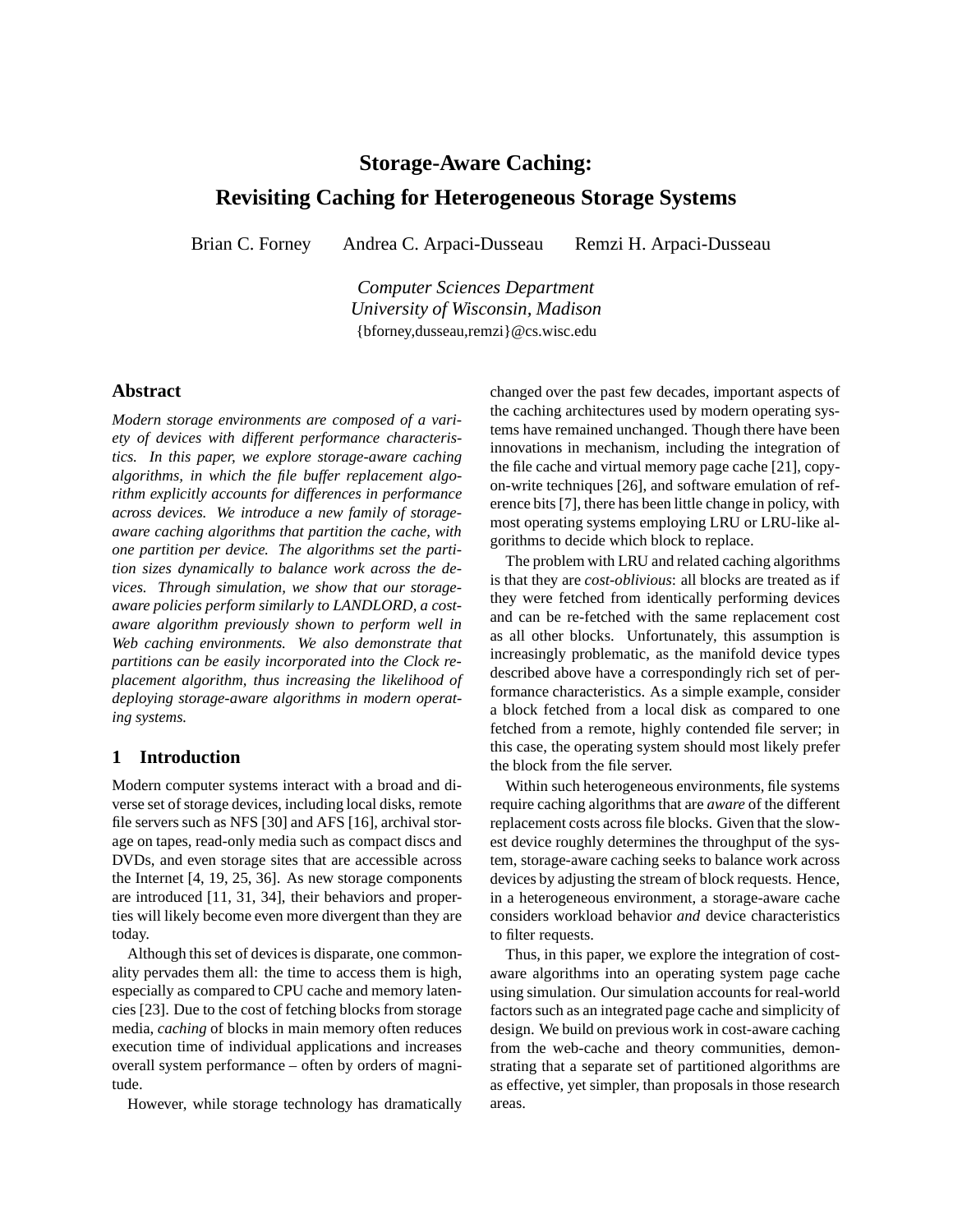Our study is set in the context of a network-attached disk system. Network-attached disks are an increasingly important storage paradigm, and present clients with both static and dynamic forms of performance heterogeneity [5, 6, 13]. However, the algorithms we develop are general and can be applied across a broader range of storage devices.

Our main results are as follows. We show storageaware caching is significantly more performance robust than cost-oblivious caching and as robust as a leading web-caching algorithm. Since operating systems have specific implementation needs, we develop and evaluate a version of storage-aware caching that extends the commonly implemented Clock algorithm.

The rest of this paper is organized as follows. In Section 2 we give an overview of the algorithms that we investigate in this paper. We then describe our algorithm for selecting partition sizes in Section 3. Section 4 describes the assumptions of our environment in more detail and explains our simulation framework. Simulation results are in Section 5. We compare and contrast our work to existing work in Section 6, and Section 7 contains future work. Finally, we conclude in Section 8.

## **2 Algorithm Overview**

This section provides an overview of the algorithmic space we explore. First, we describe existing cost-aware algorithms as a basis of comparison. We then present our caching algorithms, which are based upon partitioning the cache according to replacement cost.

#### **2.1 Existing Cost-Aware Algorithms**

The theoretical community has studied cost-aware algorithms as *k-server problems* [12, 20]. A restricted class of k-server problems, *weighted caching*, is closely related to cost-aware caching. *LANDLORD* [40] is a significant algorithm in the literature, which we use for comparison. LANDLORD is closely related to the leading web caching algorithm [10].

LANDLORD combines replacement cost, cache object size, and locality by extending both LRU and FIFO to include cost and variable cache object sizes within a cache. Since we configured LANDLORD to use LRU, we describe the LRU version. LANDLORD associates a cost with each object, which is called L. When an object enters the cache, LANDLORD sets  $L$  to  $H$ , which is the retrieval cost of the object divided by the size of the object. If object eviction is needed, LANDLORD finds the object with the lowest  $L$  value, removes it, and ages all of the remaining objects. LANDLORD ages pages by decrementing the L value of all remaining objects by the  $L$  value of the evicted object. Upon its reference in the cache, LANDLORD restores the  $L$  value of an object to

 $H$ . LANDLORD degenerates to strict LRU when all  $H$ values are the same.

LANDLORD has attractive theoretical and experimental properties. As shown by theoretical analysis, when the size of cache objects are the same, LAND-LORD is  $k$ -competitive, where  $k$  is the size of the cache. Thus, in a fixed object size cache, LANDLORD performs within a factor of  $k$  of the optimal off-line algorithm over all possible request sequences [39].

#### **2.2 Overview of Aggregate Partitioned Algorithms**

All of the cost-aware algorithms in the literature are place-anywhere. A *place-anywhere algorithm* has two characteristics: blocks may occupy any logical location in the cache, independent of their original source or cost, and costs are recorded on a page granularity. The advantage of place-anywhere algorithms is they calculate, in a single value, the trade-off between locality and cost. Thus, at replacement time, these algorithms bias eviction toward pages with low retrieval cost.

In contrast to a place-anywhere algorithm, an *aggregate partitioned algorithm* divides the cache into logical partitions, where blocks within a logical partition are from the same device and thus share the same replacement cost. The algorithm aggregates replacement cost since it is a function of a device's performance. An aggregate partitioned algorithm benefits from the aggregation of blocks and cost metadata in two ways: the amount of metadata is reduced and the value of the metadata more closely reflects the current replacement cost of a block from a device. Thus, the space overhead is proportional to the number of devices currently used and blocks are more likely to be replaced when the replacement cost is low.

Conversely, place-anywhere algorithms only record the cost when the page is brought into the cache. Thus, when the cache has a reasonably large number of pages, as is common today, a place-anywhere algorithm is more susceptible to inconsistent cost values. Aggregate partitioned algorithms avoid this problem by aggregating cost metadata on a per-device basis. As the performance of the device changes, the cost metadata is rarely inconsistent for more than a brief period of time. While a placeanywhere algorithm could recognize the change in cost for a device, and propagate the new cost to all pages in the cache, the cost update requires a significant number of pages to be updated, increasing overhead and implementation complexity.

Aggregate partitioned algorithms strive to set the relative size of each partition to balance work across devices. We define work as balanced when the cumulative delay for each device within a period of time is equal. To balance work, the size of each partition reflects the relative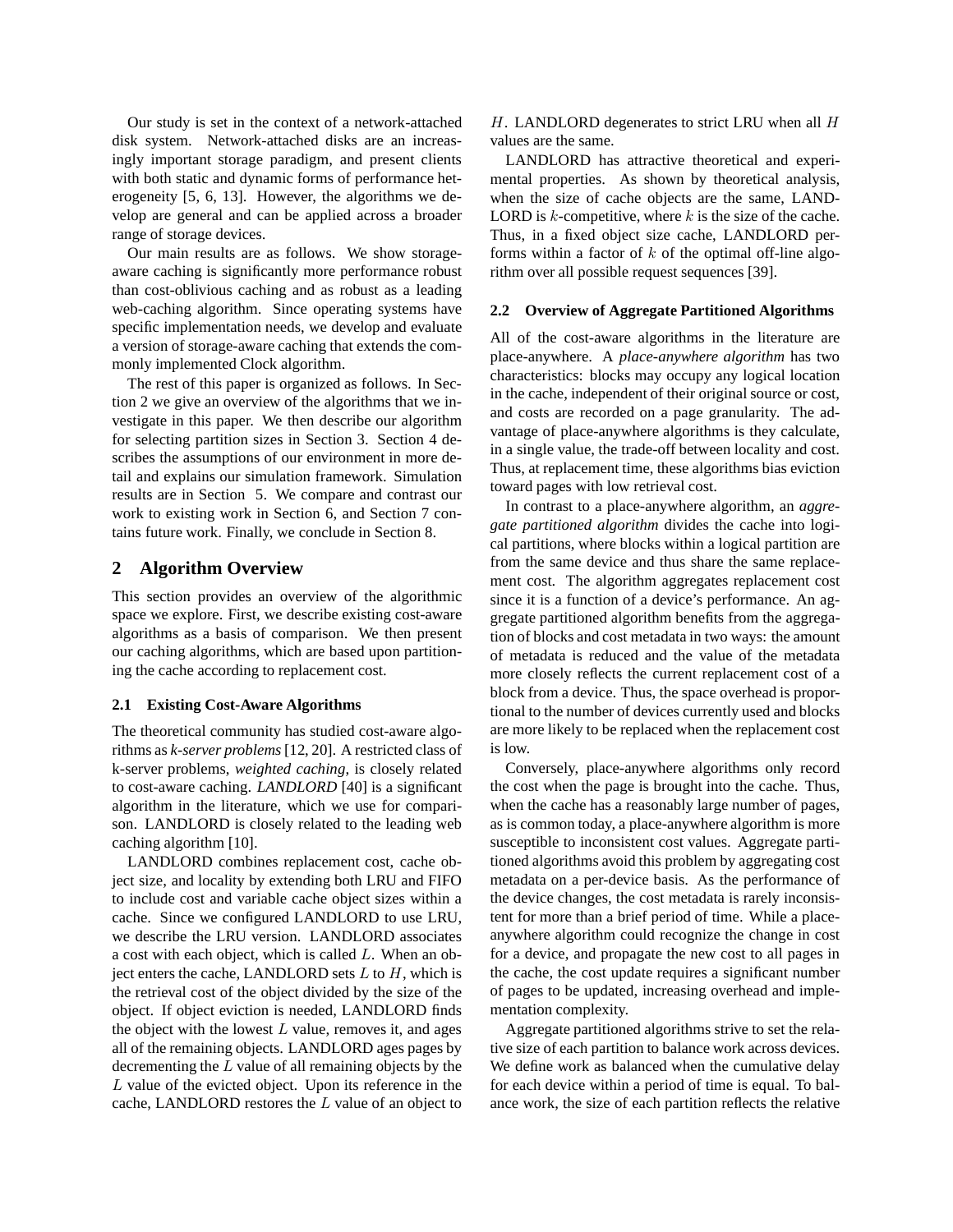cost of those blocks in a simple and efficient manner. For example, in a storage system with one slow disk and one fast disk, the cache is divided into two partitions, with the slow disk likely receiving a larger partition. We describe precisely how the relative sizes should be configured in the next section.

To choose a victim block, a storage-aware algorithm first selects a victim partition and then a victim block within that partition. The victim partition is chosen such that its resulting size relative to other partitions maintains the desired proportions. The individual victim within that partition can be selected with any replacement algorithm, such as LRU, LFU, or FIFO.

A few distinctions to prior work in virtual memory systems should be noted.

**Unified and partitioned virtual memory systems:** In the traditional sense, partitioned virtual memory systems distinguish between file system pages and virtual memory pages. The two are managed separately. Our storage-aware algorithms do not explicitly distinguish between file system pages and virtual memory pages. Rather, in order to balance work, our algorithms distinguish between pages based on which device supplied the page. Additionally, storage-aware caching algorithms change the size of partitions dynamically. Most partitioned virtual memory systems do not change the size of the file system cache and virtual memory partitions.

**Local and global page replacement:** Local page replacement at eviction time considers processes in isolation, while global page replacement applies replacement across processes. Our storage-aware algorithms make per-partition replacement decisions, which is similar to the traditional notion of local page replacement. However, the decisions are based on cost *and* locality, not solely on locality as in local page replacement schemes.

## **2.3 A Taxonomy of Aggregate Partitioned Algorithms**

In our work, we investigate a taxonomy of aggregate partitioned algorithms and show that dynamic aggregate partitioning is needed. The taxonomy is described in this subsection.

Two basic approaches are possible for aggregate partitioning: *static* and *dynamic*. In a static scheme, the ratio across partitions is selected once according to a one-time notion of the costs. However, with no knowledge of the workload and its resulting miss rates for a given cache size, one cannot *a priori* determine the relative sizes that lead to balanced work. Thus, dynamic partitioning is needed, in which the ratio of partition sizes adjusts as the requests are monitored.

Dynamic partitioning have the following three benefits. First, dynamic partitioning can adjust to the dynamic performance variations, or faults, common in modern devices [6]. Second, dynamic partitioning can react to contention at devices due to hotspots in workloads. Finally, dynamic partitioning can compensate for the fact that the performance ratios across devices can change as a function of the access patterns.

Dynamic partitioning can be divided into *eager partitioning* and *lazy partitioning*. With eager partitioning, when new partition sizes are desired, the algorithm immediately reallocates pages using new cost information. An algorithm with a lazy partitioning scheme gradually reallocates pages on demand to the desired size in response to the workload. Eager partitioning simplifies choosing a victim partition, since it is the same as the location of the new page, at the cost of removing pages which may be useful. Conversely, a lazy partitioning scheme only removes pages from partitions when they are truly needed by another partition.

With lazy partitioning, a block may replace any other block, as long as blocks are replaced at the proper frequency to maintain the desired partition size ratios. Thus, on replacement, one must explicitly choose a victim partition. We investigate a strategy based on an *inverse lottery*, as previously proposed for resource allocation [33, 37]. The idea is that each partition is given a number of tickets in inverse proportion to its desired size. When a replacement is needed, a lottery is held by selecting a random ticket; the partition holding that ticket is picked as the victim. The victim then gives up its least valuable page, and the lazy partitioning algorithm allocates the page to a new logical partition.

## **3 Selecting Partition Sizes**

The main challenge with partitioned approaches is in determining how the relative sizes of the partitions should be configured. Storage-aware caching can be viewed as performing selective filtering of requests to devices. Assuming the slowest device limits the system throughput, the goal of storage-aware caching is to set the partition sizes such that an equal amount of work is sent to each device. More formally, for each device, the number of cache misses multiplied by the average cost of each miss should be equal.

## **3.1 Algorithmic Details**

Our basic approach uses a dynamic repartitioning algorithm. In the algorithm, the storage-aware cache observes the amount of work performed by each device over a fixed interval in the past and predicts how the relative sizes of the partitions should be adjusted so that the work is equal. The algorithm's work metric is cumulative delay over a period of time. The delay is related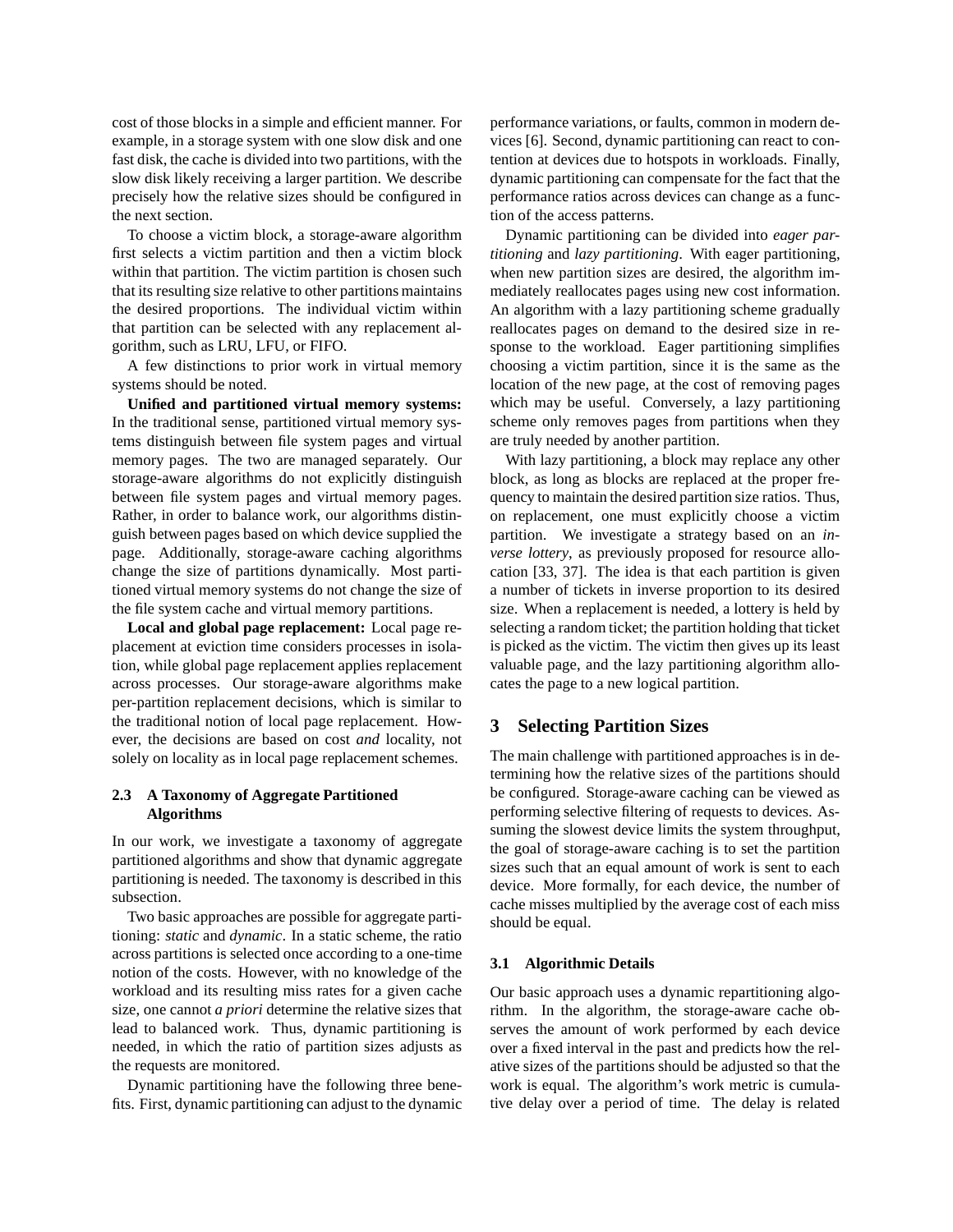to the total number of requests but includes request service time variation within a device and between devices. In this algorithm, streaming accesses that do not fit in the cache are problematic as the algorithm does not currently detect this type of access.

Our algorithm measures the time spent waiting for each device over the past  $W$  device requests, where  $W$ is the window size, and records this as the *wait time* per device. Periodically, *relative wait times* per device are computed from the the wait time of each device. If all of the relative wait times are approximately equal, then the current partition ratios are deemed adequate and they remain the same. If the relative wait times are not the same, then the size of those partitions with large relative wait times should be increased, and the size of those partitions with relatively small wait times should be decreased. Of course, the ratio of the wait times across all devices should be considered simultaneously.

Selecting the appropriate amount by which to increment and decrement each partition is a non-trivial search problem, given that one does not know how a given change in partition size affects the future miss rate, especially in the presence of dynamically changing workloads. Thus, with our initial approach, we employ the simplest algorithm that we have found to meet our needs. The challenge is to find an algorithm that adjusts partition sizes quickly enough to find the right proportions, but not so quickly that the algorithm over-corrects.

To meet both of these goals simultaneously, our approach aggressively increases the size of a partition when the relative wait time for the corresponding device is increasing and otherwise reacts in a conservative manner. As such, our algorithm makes observations about the wait time for each device during an epoch, and an action is taken based on the observation. A new epoch begins after W device requests complete and between epochs the cache is repartitioned.

Repartitioning occurs in four steps. First, the algorithm computes the per-device wait time and the mean wait time across devices during the epoch. Second, the algorithm computes a relative wait time for each partition by dividing the per-device wait time by the mean wait time. Next, the algorithm determines which partitions are *page consumers* and how many pages to give each consumer. Page consumers are partitions which have a relative wait time above a threshold  $T$ . A threshold is used to filter normal variations in the relative wait time not due to changes in workload or device characteristics. If no page consumers are found, repartitioning stops and the new epoch begins. Finally, the algorithm finds partitions with below-average relative wait times, called *page suppliers*, and reallocates pages from them to consumers until the consumers reach their desired size.



**Figure 1: Corrective actions taken by our repartitioning algorithm.** *This figure shows the four actions taken by our algorithm in response to four states. The graph shows the observation of the per-device relative wait time trend relative to the mean wait time as time progresses. A dotted line shows the mean wait time in each graph. Below the graphs are the actions taken in each state. While shown as fixed for overall clarity, the threshold is a constant value multiplied by the mean wait time.*

While repartitioning the cache, the algorithm classifies each partition into one of four states, and may take corrective action to change the partition size. The four states are shown in Figure 1 and are described as follows.

- **Cool: Relative wait time below the threshold.** The relative wait time is within the normal operating regime. No corrective action is needed. Some cool partitions may become page suppliers, but none become page consumers.
- **Warming: Relative wait time above threshold and increasing.** The algorithm infers an increasing relative wait time is due to changes in the workload or the device characteristics. Initially, the cache size is increased by I pages, where I is the *base correction amount*. If a partition continues to warm in subsequent epochs, the increase in cache size grows exponentially. A reclassification of a partition as warming from any other state restarts exponential correction.
- **Cooling: Relative wait time above threshold and decreasing.** Corrective action during a set of epochs may have halted the increase in relative wait time for a partition and started a decline in relative wait time. The algorithm acts conservatively in the cooling state and does not change the partition size. A more aggressive approach that continues to increase the cache size for this state may over-correct and become unstable.
- **Warm: Relative wait time above threshold and constant.** Based on experimental evidence, partitions are most often classified as cool, warming, or cooling. Thus, a constant relative wait time is unlikely to occur, and the partition moves to another state with a small change in the partition size. Thus, the algorithm increases the partition size by  $I$ .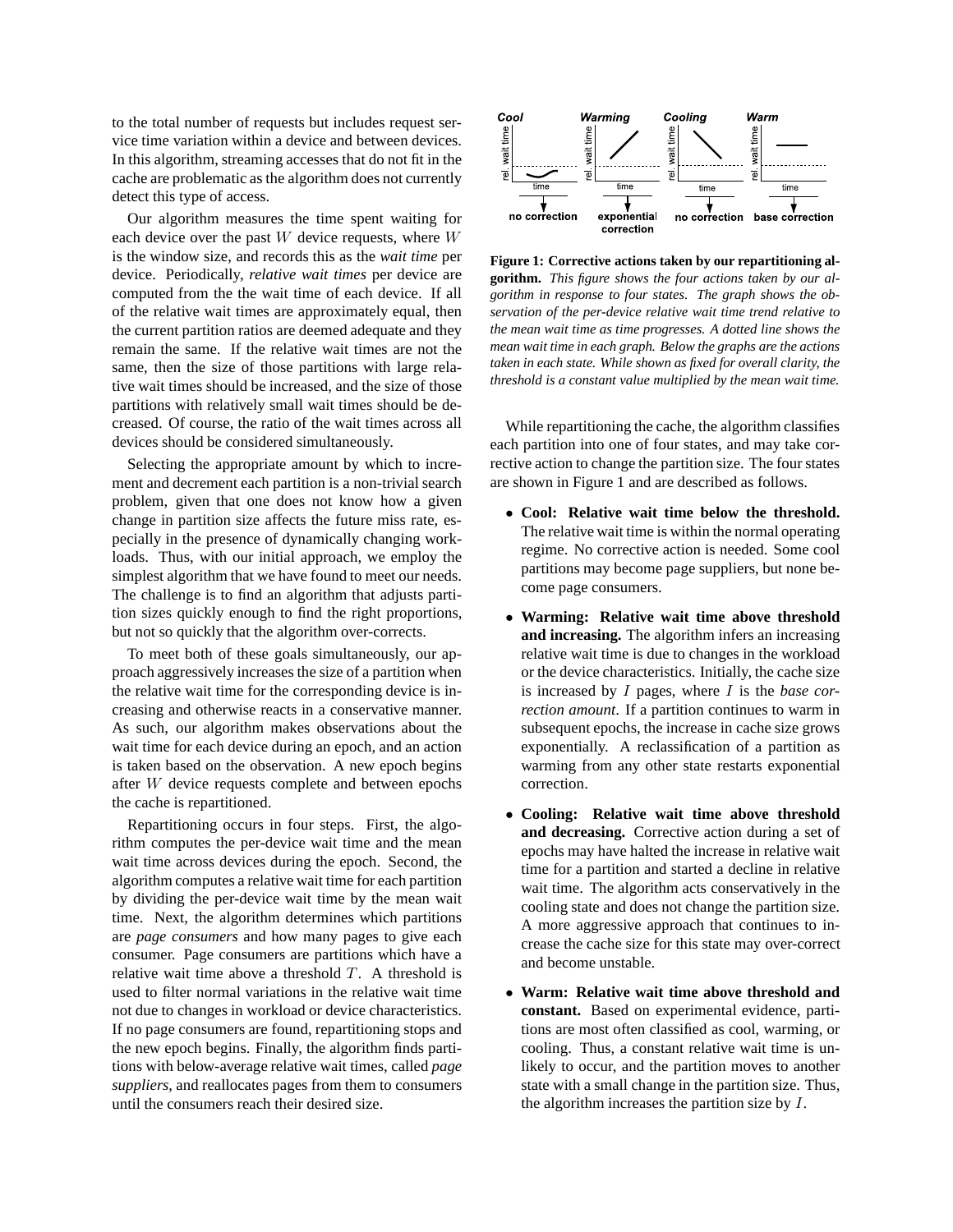The last step of the algorithm reallocates pages from page suppliers to page consumers. The algorithm biases collection of pages toward partitions that have the lowest relative wait times. To determine the number of pages removed from each page supplier, the algorithm first computes the *inverse relative wait time* (IRWT), which is just 1 - relative wait time, for each partition. Next, it sums the inverse relative wait times. Finally, the number of pages a partition  $j$  must supply is computed:

 $\frac{IRWT_{j}}{sum\ of\ IRWTs for suppliers}$  \* # of consumed pages

Note that there are three parameters to this algorithm: window size  $(W)$ , threshold  $(T)$ , and base increment amount  $(I)$ . Each needs to be set with care. The value of W should be large to smooth out relative wait time variations and to sample a sufficient number of requests to determine accurately the effect of corrections. We have found  $W = 1000$  provides sufficient smoothing and feedback. The value of  $I$  should be small since exponential correction is taken. We have found a value of 0.2% of the cache works well in practice. The threshold value, T, should be large enough to filter normal device performance fluctuation such as seek time. We have found  $T = 5$  detects changes in relative wait time that warrant correction. Rather than use a fixed value of  $T$ , the algorithm could compute the threshold dynamically as the statistical variance of relative wait times and use the sum of the mean and the variance as the threshold. We do not discuss this adaptive approach here, but we plan to investigate it in the future.

#### **3.2 Modifying Existing Replacement Algorithms**

Not only do we desire to have a cost-aware cache that performs well, but also one that can be easily implemented in modern operating systems. Although attention has been paid to make it computationally efficient, LANDLORD needs a priority queue to efficiently find the lowest cost object and its use of  $L$  does not mesh well with common virtual memory hardware. Thus, it is not easy to combine LANDLORD with an existing code base.

Several modern operating systems, including Solaris [8], use a variant of the Clock page replacement policy in their unified page cache [7]. Thus, we desire an algorithm that can be incorporated easily into the Clock structure.

We introduce an extension of Clock that takes partitions into account, *Partitioned-Clock*. As in the base algorithm, Partitioned-Clock assumes that each page has a *use bit* which is set whenever the page is referenced; when a victim page is needed, the clock arm looks through successive pages for one that does not have its use bit set, clearing use bits as it sweeps. With Partitioned-Clock, each page also tracks the partition number to which it currently belongs; when a page is selected as a victim, not only must its use bit be cleared, but its partition number must match the partition number chosen for replacement (such as chosen by the lottery). We note that considering additional bits other than a single use bit is consistent with other variations of Clock that examine dirty bits or a history of multiple use bits.

There are a few optimizations that improve the performance of Partitioned-Clock. First, for the best approximation of lazy partitions, when searching for a replacement, only those pages belonging to the victim's partition should have their use bits cleared; clearing the use bits of all pages unnecessarily removes some of their usage history. Second, a separate clock hand for each partition also improves performance since it helps to further maintain the usage history of each partition.

As described previously, lazy partitions are simpler to implement than eager partitions when the ratio of their sizes is dynamic. Therefore, we focus on the Clock algorithm applied to lazy partitions. This version is termed *Lazy Clock*, and it uses inverse lottery scheduling to pick victims among partitions. However, we provide a comparison algorithm *Eager Clock*, which combines eager partitions and the Clock algorithm and is somewhat more complex.

## **4 Evaluation Environment**

This section describes our methodology for evaluating storage-aware caching. Specifically, it gives an overview of our simulator and describes our simulated storage environments.

#### **4.1 Simulator**

We have developed a trace-driven storage-system simulator to study the behavior of storage-aware caching. As configured, the simulated environment looks like a single client connected to 16 network-attached storage devices. With our simulator, we are able to explore the performance impact of client workloads, data layout, caching algorithms, network characteristics, disk characteristics, and storage-system heterogeneity.

The simulator is driven by the workload of the client, which is specified in a trace file. The trace file represents data block requests that have been striped with RAID-0 across the full set of disks; each request specifies the starting offset and length of the data to read or write. To simulate a system under high demand, we consider a closed workload model, in which the completion of one disk request immediately triggers the next request.

The client has a local cache, with its replacement policies the focus of our investigation. We do not model the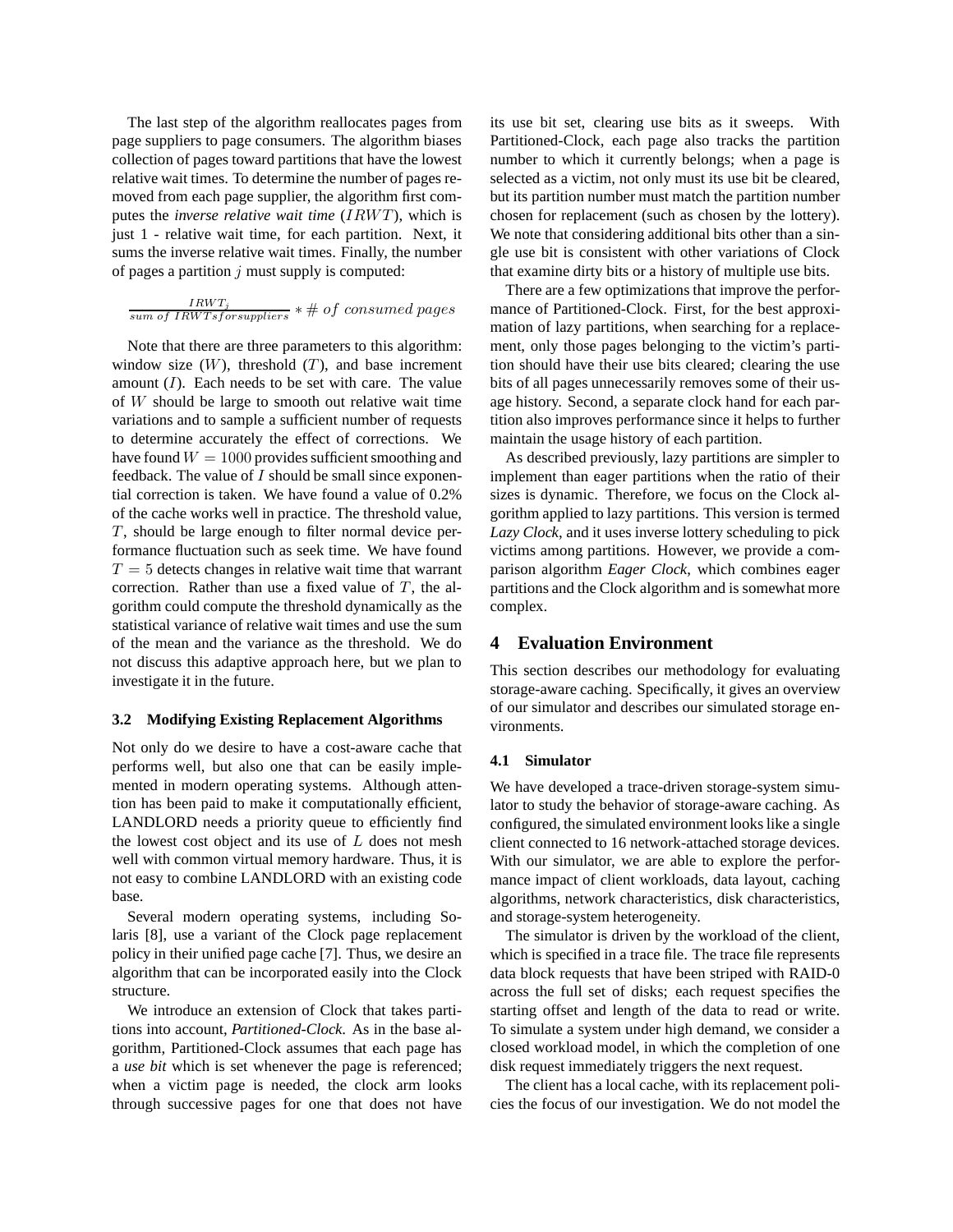|                      | <b>Trace 1</b> | Trace 2     | Trace 3     |
|----------------------|----------------|-------------|-------------|
| Request distribution | uniform        | exponential | exponential |
| Disk distribution    | uniform        | uniform     | Gaussian    |
| Locality             | random         | random      | random      |
| Mean request size    | 256 KB         | 34 KB       | 34 KB       |
| Working set size     | 400 MB         | 425 MB      | 425 MB      |
| Number of requests   | 192,000        | 750,000     | 750,000     |

**Table 1: Characteristics of synthetic traces.** *This table summarizes the three synthetic traces used in the first set of experiments. The Gaussian distribution has a mean of disk 7 and a standard deviation of 3.*

time for a cache hit, since it is small enough in a real system to be dwarfed by the cost of remote-block access. The time for a cache miss is the sum of network transit time plus the remote disk service time.

Our storage device model roughly matches that described in Ruemmler and Wilkes [29]; we model cylinders and consider seek time, rotational delay, and bandwidth in calculating the transfer time for a given request. Specifically, if a disk request falls within the same cylinder as the previous request, we model it as sequential; *i.e.*, the seek and rotational delay are set to zero and the transfer time is determined by bandwidth. For nonsequential requests, the rotational delay is chosen uniformly at random from zero to a full rotation time; the seek time follows a non-linear model [29] and depends upon the cylinder distance between the current request and the previous request.

Our network model is based on LogGP [3] with endpoint contention. LogGP, which was designed to model communication within large parallel computers, depends on five parameters.  $L$  is the message latency through the network,  $\sigma$  is the endpoint overhead,  $q$  is minimum time between message sends,  $G$  is the seconds per byte through the network, and  $P$  is the number of endpoints.

#### **4.2 Workloads**

To fully understand the impact of storage-aware caching algorithms, we study two sets of workloads: a variety of synthetic traces and a web server trace collected and analyzed by Roselli *et al.* [28]. We simply refer to the Roselli *et al.* web server trace as the Roselli trace.

We use synthetic workloads to control different request size distributions, working set size, locality distributions, and distribution of request across disks. The synthetic traces are summarized in Table 1. These traces are read only. Traces 2 and 3 have a variety of request sizes to stress small and large read requests, and Trace 3 adds a request imbalance across disks.

The Roselli trace is of an image server at the Univer-

| Age     | <b>Bandwidth</b> | Avg. Seek | Avg. Rotation |
|---------|------------------|-----------|---------------|
| (years) | (MB/s)           | (ms)      | (ms)          |
| 0       | 20.0             | 5.30      | 3.00          |
| 1       | 14.3             | 5.89      | 3.33          |
| 2       | 10.2             | 6.54      | 3.69          |
| 3       | 7.29             | 7.27      | 4.11          |
| 4       | 5.21             | 8.08      | 4.56          |
| 5       | 3.72             | 8.98      | 5.07          |
| 6       | 2.66             | 9.97      | 5.63          |
| 7       | 1.90             | 11.1      | 6.26          |
| 8       | 1.36             | 12.3      | 6.96          |
| 9       | 0.97             | 13.7      | 7.73          |
| 10      | 0.69             | 15.2      | 8.59          |

**Table 2: Aging an IBM 9LZX.** *We model the bandwidth, seek, and rotation time for a family of disks based on the IBM 9LZX manufactured in progressively older years. We assume bandwidth improves by a factor of 40% per year and seek and rotation time by 10% per year.*

sity of California, Berkeley from January 25, 1997. The image server ran a web server and a Postgres database, which stored the images. The trace alternates between large reads of several files, which are most likely the database tables, and small reads and writes.

#### **4.3 Storage-System Characteristics**

We have two goals in configuring the set of disks in our simulated environment. The first goal is to understand the full sensitivity of storage-aware caching algorithms to device heterogeneity; this requires a diverse range of configurations. The second goal is to understand how these algorithms perform in realistic scenarios; this requires a more focused set of tests.

To meet both of these goals simultaneously, we employ *device aging* and *performance-fault injection*. The idea behind device aging is to choose a base device (in our case, the IBM 9LZX) and age its performance over a range of years and use different collections of these disks to create configurations. The key, however, is that the performance of the base disk should not be scaled by a fixed amount; instead, each component (bandwidth, seek, and rotation time) should be scaled by its expected yearly improvement. Historical data suggests that a 40%/year improvement in bandwidth and roughly a 10%/year reduction in seek time and rotational latency is realistic (although perhaps on the aggressive side) [15]. Table 2 shows the performance characteristics of the aged devices used in our experiments. Note that although we consider progressively older disks (backwards aging), one could consider newer disks based upon the current year in a similar manner (forward aging).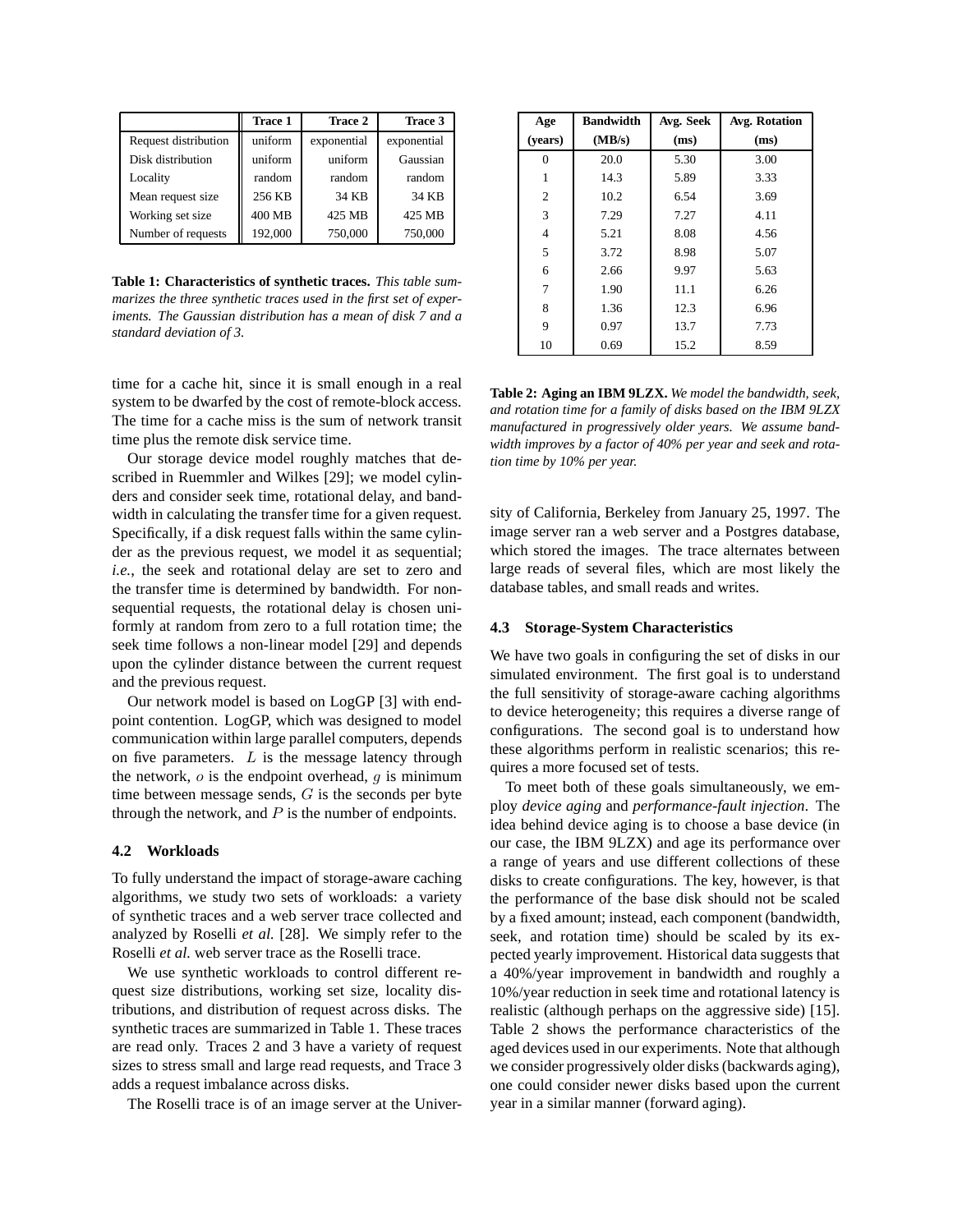

Figure 2: Performance of LRU, Clock, and No Caching. The figures show the throughput of the storage system when Trace 1 is used. Graph A varies the age of a single disk along the x-axis. Graph B increases the number of two year old disks in the system.

Performance-fault injection allows us to dynamically change the performance of a drive during an experiment. As described earlier, this could represent a disk stuttering before absolute failure, unexpected network traffic between the client and the drive, or a sudden workload imbalance.

#### **4.4 Environment Configuration**

This section describes the details of the simulator configuration. We configure the network so that it is not the bottleneck of the system and choose parameters that are similar to a 10 Gb/s Ethernet; thus, we set the bandwidth  $(i.e., 1/G)$  to 10 Gb/s, L to 0.5 $\mu$ s, o to 0.3 $\mu$ s, and g to 76 ns. In the future, we hope to investigate how network performance and caching interact in distributed storage systems.

We configured the simulator separately for the synthetic and Roselli traces. For the synthetic traces, we choose a sufficient number of requests to mitigate the effects of cold-start misses, and set the client cache size to 200 MB. For the Roselli trace, we set the cache size to 10 MB so that the hit rate is near 50%. If the hit rate is too high, few requests are sent to the disks, and thus, the heterogeneity of device performance is less of an issue. Since these traces did not include disk layout and file path information, we created a simple layout policy. The layout policy assumes RAID-0 striping. The policy lays out blocks in the order of first access.

We aged the disks in two scenarios. Both scenarios represent cases where the storage-system has been incrementally updated; that is, newer, faster devices have been added over time. In the first scenario, there is a single heterogeneous disk whose performance is aged across the entire range of years. In the second scenario, there are two groups of heterogeneous disks, one group with an age of zero, the other with an age of two years, and the relative size of the two groups is varied.

While these scenarios do not cover all real-world situations, they provide insight for common configurations. The first scenario mimics stuttering disks and increased workloads from other clients. The second scenario closely follows incremental upgrades of a disk array. Incremental upgrades often occur due to cost constraints that prohibit the replacement of an entire array when a small number of the disks fail.

## **5 Experiments**

This section presents a progression of experiments demonstrating the effectiveness of storage-aware caching. We begin by motivating the need for cost-aware caching algorithms given heterogeneous devices. We then show that partitioned approaches can mask performance differences, but that configuring fixed partition ratios correctly is difficult even in a static environment. Next, we demonstrate that we can mask performance heterogeneity by adjusting the ratio of partition sizes according to on-line observations of the amount of work performed by each device. Finally, we show that partitioned approaches can be easily incorporated into operating system replacement policies and still perform quite well, and explore their performance robustness on a trace of a web server.

#### **5.1 A Motivating Example**

Our first set of experiments motivates the need for storage-aware caching algorithms given a storage system containing heterogeneous devices. Figure 2 shows the throughput obtained for Trace 1 using two common replacement policies that are not cost-aware, LRU and Clock, as well as with no caching. Figure 2a illustrates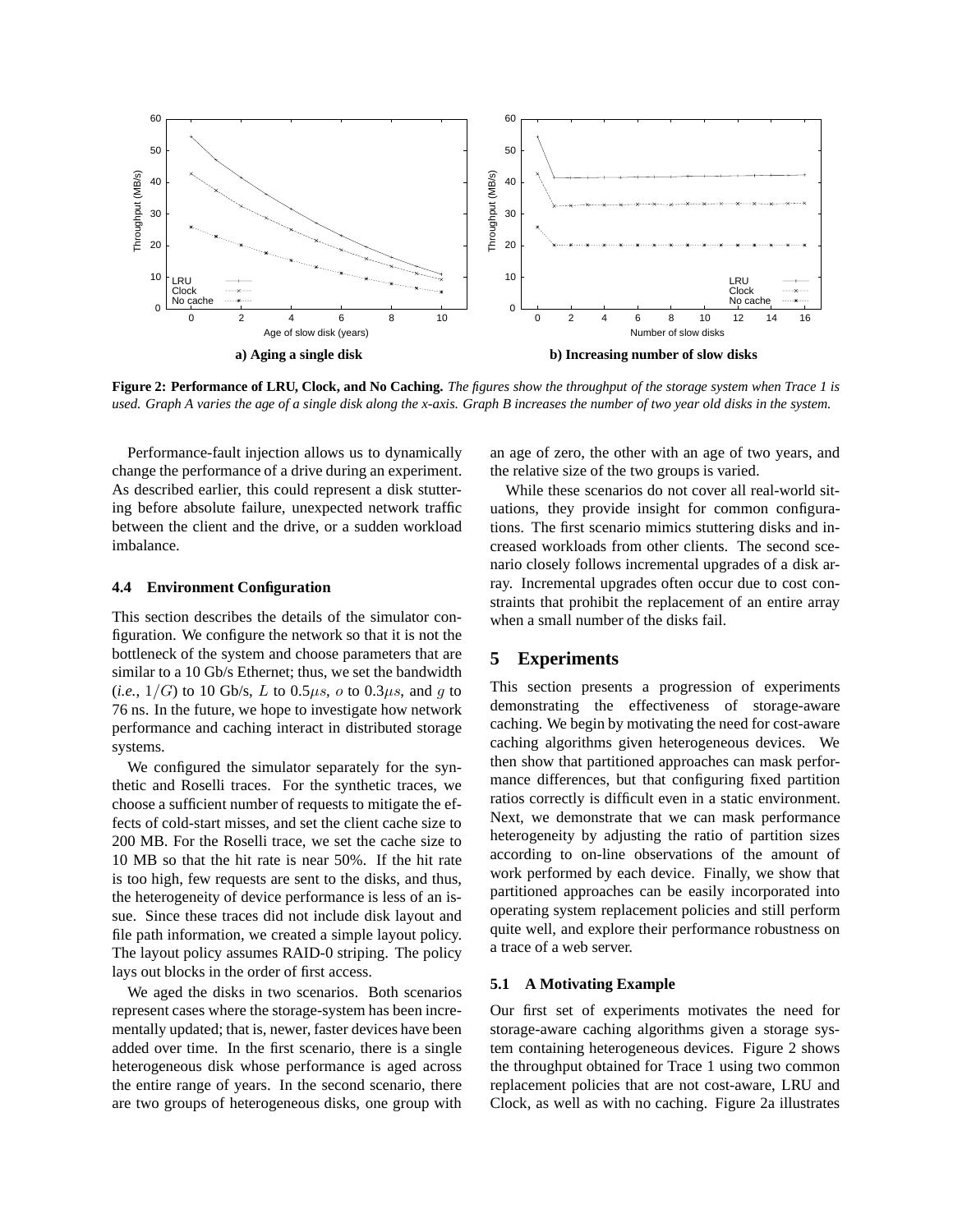

**Figure 3: Potential of partitioned approaches.** *One slow disk was aged as shown by the x-axis for three approaches: no cache, LRU caching, and a static partitioning of the cache according to disk performance. Trace 1 was used forthis figure.*

that as one of the disks is aged (and its seek, rotation time, and bandwidth decline) the throughput of the system drops dramatically, and the performance benefit of having a file cache decreases. For example, with LRU replacement, throughput drops from nearly 55 MB/s when all of the disks are equally fast down to only 11 MB/s when just a single disk has the performance of a 10-year old disk. Similarly, Figure 2b shows that the entire storage system runs at the rate of the slowest disk in the system; that is, the throughput with one slow disk and 15 fast disks is as poor as with all slow disks.

In contrast, a storage-aware caching algorithm should mask the performance of slow disks by allocating more of the cache to the slow disks; the slow disk thus has fewer requests to handle and does not harm the performance of the system as dramatically.

### **5.2 Configuring Partition Sizes**

In our next set of experiments, we show that partitioned caching algorithms have the potential to mask heterogeneous performance, but that care must be taken in selecting the ratio of partition sizes. We begin by examining a static partitioning algorithm simply named *Static*.

In Figure 3, we show the performance of Static for Trace 1. In these experiments, the ratio of partition sizes is statically set and is directly proportional to the ratio of the expected service time of each disk. Since we use Trace 1, we know the mean request size is 256 KB. As such, we directly compute the expected transfer time from each disk as a function of its seek time, rotation delay, and peak bandwidth. The graph indicates a static partition strategy significantly improves performance relative to cost-oblivious algorithms such as LRU. However, Static performs well only when a priori mean request size and per-disk miss rate as a function of cache



**Figure 4: Sensitivity of static partitioning on partition ratios and workload.** *The graph shows the performance of three different workloads run on 16 disks with one two-year old disk. The experiment varies the ratio of the slow disk partition to each of the fast disk partitions on the x-axis. The lower two lines both use 8 KB requests, but vary the ratio of requests sent to the slow disk versus the others, using either a ratio of 2:1 or 10:1.*

size is known. In the real world, this information is not known in advance.

The difficulty of correctly configuring a static partition strategy is illustrated in Figure 4. In this experiment, we examine a single storage configuration in which the one slow disk is two years older than the other disks. Along the x-axis, the graph varies the ratio of the partition sizes between the slow disk and each of the other disks in the system; for example, when this value is greater than one, the slow disk is given a correspondingly larger partition.

The three lines in the graph correspond to three different workloads, each of which has a different optimal value for the partition size ratios. The top line is the same workload as examined above; we verify that the highest throughput for this workload is approximately 50 MB/s, which matches that shown in Figure 3 with a two-year old disk. In the second and third lines, the distribution of requests across disks is changed such that the slow disk receives either twice or ten times as many requests as the other disks. The graph shows that each of these workloads has a different optimal partition ratio (*e.g.*, the best ratio for the top workload is 2:1 whereas the best ratio for the bottom workload is nearly 40:1). Further, the performance of each workload varies greatly with the partition ratio (*e.g.*, the performance of the Trace 1 workload varies from 50 MB/s to 30 MB/s). This indicates we need an approach to select the partition ratios dynamically as a function of both the workload and the disk performance.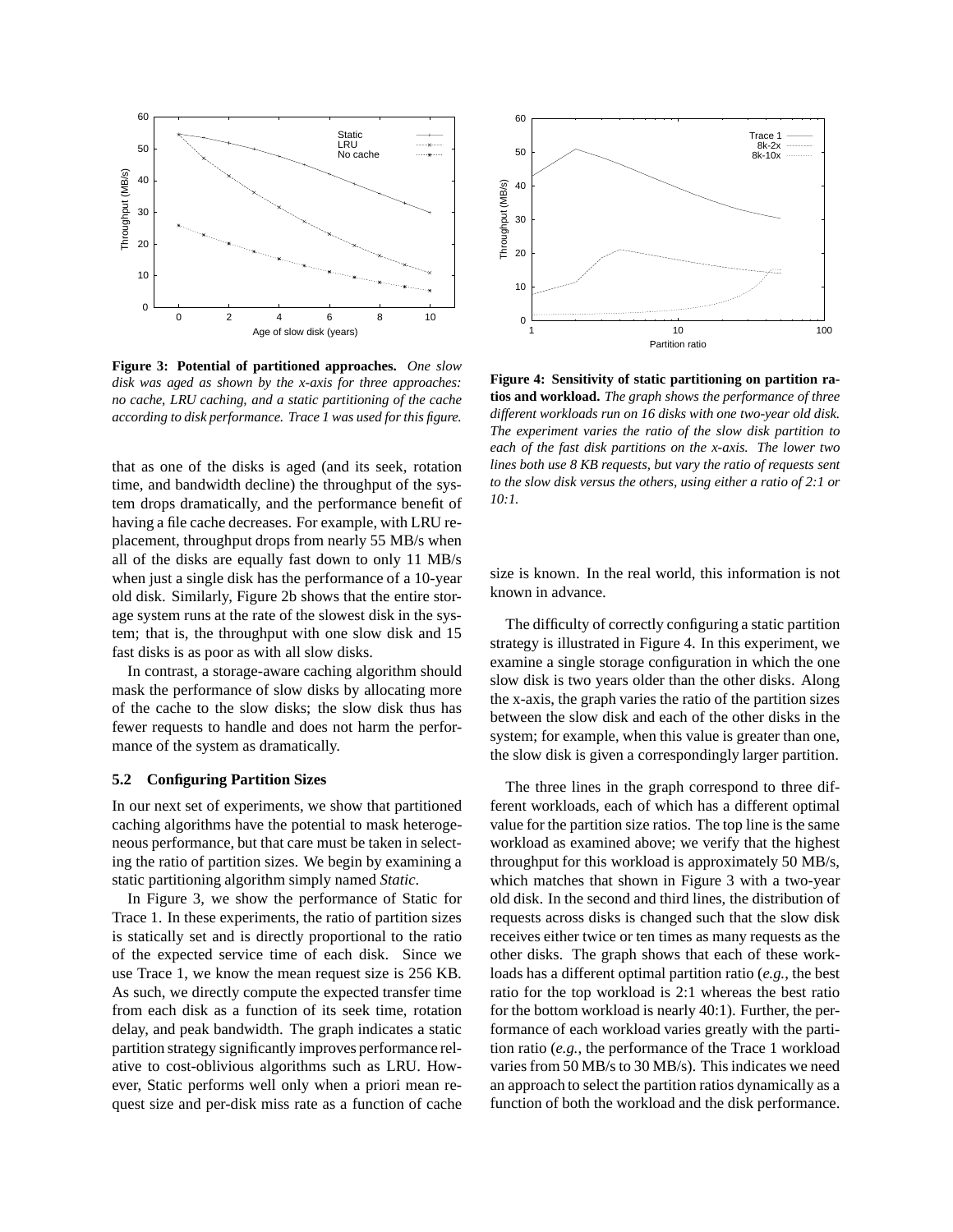

Figure 5: LRU-based dynamic partitioning algorithms. The figure shows the performance of Eager LRU, Lazy LRU, and *LANDLORD as one disk is aged. Graph A uses Trace 2 while Graph B uses Trace 3.*

#### **5.3 Partitioning to Balance Work**

Our next set of experiments show that by dynamically adjusting the size of each partition, our algorithms balance the amount of work performed by each disk and thus effectively hide heterogeneity. In doing so, we use the two classes of dynamic partitioning: eager partitioning and lazy partitioning. Lazy partitioning uses inverse lottery scheduling to pick victim partitions at replacement time. Both eager and lazy use LRU within their partitions. For simplicity, we refer to the first approach as *Eager LRU* and the second approach as *Lazy LRU*. In these experiments, we investigate Trace 2 and Trace 3 for a more realistic evaluation while continuing with well understood workload parameters.

Figure 5 compares the performance of the Eager LRU and Lazy LRU storage-aware algorithms to LRU and LANDLORD. In Figure 5a, we examine the workload with a uniform number of requests across disks. With this setup, the throughput with LRU degrades dramatically as the performance of the one slow disk is aged; specifically, throughput drops from approximately 23 MB/s to only 6 MB/s. Eager LRU and Lazy LRU are able to maintain the throughput of the system as the slow disk is aged; specifically, the performance of these algorithms are similar to that of LRU when all of the disks are the same speed, but with a ten-year-old disk, they are able to mask the impact of the slow disk and keep throughput between 18 and 20 MB/s.

Figure 5b shows the challenges of a non-uniform number of requests across disks. Interestingly, even when all of the disks are identical, all of the cost-aware algorithms perform better than LRU. With this workload, the popular disks suffer from contention, and thus queuing delays make blocks from those disks more costly to fetch. By monitoring replacement cost, the cost-aware algorithms devote more of the cache to the popular disks and thus better balance the load across all of the disks. As with the previous workload, the performance benefits of costaware caching improve as one of the disks is aged. For a 10-year old disk, Eager LRU and LRU differ by over a factor of three. However, Eager LRU has a performance anomaly in Figure 5b as the slow disk ages from 0 to 1.5 years old. Eager LRU over-allocates pages to the slow disk early in the trace, decreasing performance.

Comparing the performance of Eager LRU, Lazy LRU, and LANDLORD, one sees that the performance of the three algorithms is similar, but not identical. Figure 5a most clearly shows the difference. Eager LRU is not as performance robust as Lazy LRU and LAND-LORD. While Lazy LRU devotes the entire cache to the slow disk, Eager LRU continues to allocate a small amount of the cache to the fast disks. The immediate repartitioning of Eager LRU aggravates efforts to find a good partition size on Trace 3.

#### **5.4 Clock-Based Replacement**

As noted in Section 3.2, several operating systems use the Clock algorithm. However, Clock is not cost-aware. Thus, in this section, we evaluate the use of Lazy Clock and Eager Clock, which are described in Section 3.2. Again, we use Traces 2 and 3 and compare Lazy Clock and Eager Clock to Clock. Experimental results are found in Figures 6 and 7.

In Figure 6, Lazy Clock and Eager Clock perform well. As desired, Lazy Clock and Eager Clock give a greater proportion of the cache to slower devices and devices with more requests. Thus, Lazy Clock and Eager Clock are able to mask performance differences even as the speed of the one slow disk degrades significantly. For example, with Trace 2, Lazy Clock begins with a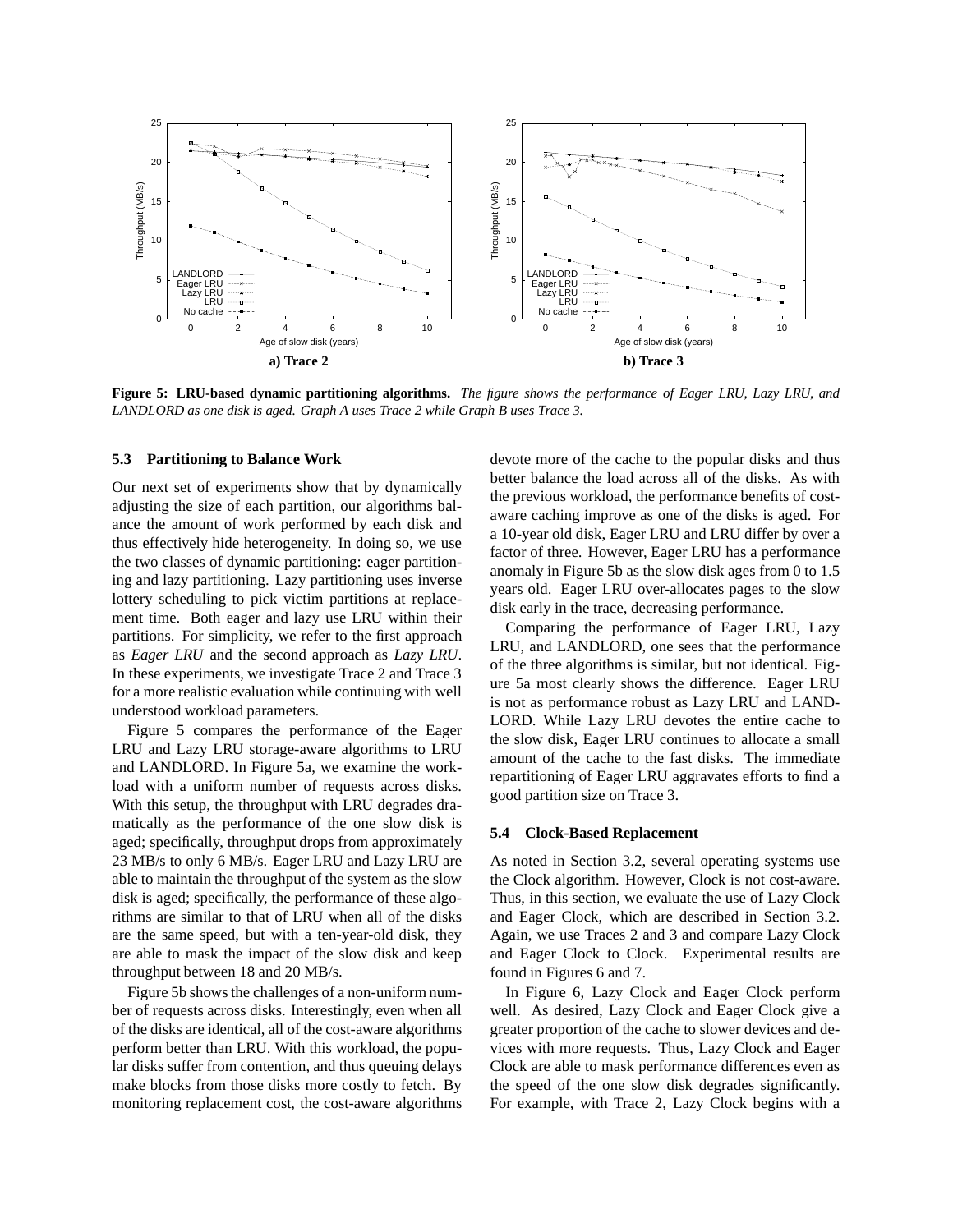

Figure 6: Clock-based replacement algorithms. The figure shows the performance of Lazy Clock, Eager Clock, and Clock as one *disk is aged. The same workloads are investigated as in Figure 5.*



**Figure 7: Clock-based with multiple old disks.** *The figure shows the performance of Eager Clock, Lazy Clock, and Clock as the number of disks of age two years is increased. Trace 2 is used, which is the same workload as in Figure 5a.*

throughput of approximately 22 MB/s when all disks are identical and degrades to only about 18 MB/s when the slow disk is a full 10-years older than the others. This throughput compares favorably to LANDLORD and Lazy LRU in Figure 5.

Figure 7 shows how Lazy Clock and Eager Clock gracefully mask an increasing number of two-year old disks. While Clock is affected by any heterogeneity, the performance of Lazy Clock and Eager Clock only slowly degrade. While the performance of Lazy Clock does not match Clock when the system is homogeneous, such as when there are zero or 16 two-year old disks, the performance is fairly close. Our experience has shown that a smaller base correction size when the devices are homogeneous can remove the discrepancy.

#### **5.5 Dynamic Changes in Performance**

To evaluate tolerance to performance faults, we show that our partitioned caching algorithms are able to react to changes in the relative performance of storage devices. In these experiments, we begin with a cluster of homogeneous disks and Trace 2. We inject a performance fault on one of the disks (disk 6) at a simulated time of 500 seconds (approximately half way through the simulation). The performance fault has the effect of slowing down that disk by a factor of two.

In Figure 8a we show how Eager LRU adjusts the partition ratios for this change in performance. As one can see, the 16 partitions have sizes that are similar. However, some variation in the partition sizes occurs due to normal variation in wait times and, correspondingly, in relative wait times. After the performance fault and a window of  $W = 1000$  disk requests have passed for observation, the relative wait time of disk 6 becomes significantly higher than the average waiting time, crossing the threshold. The partition for disk 6 is then increased by a small amount and the partitions for all of the other disks are decreased by the necessary number of cache entries. The algorithm continues measuring the wait time of each disk and increasing the partition size of disk 6 until all of the wait times are approximately equal. The time-line shows that relatively stable partition sizes are found within 75 seconds.

Figure 8b shows the bandwidth of a range of caching algorithms in a single client when a fault is injected in one, four, or eight disks simultaneously. Trace 2 is used as the workload in these experiments. The relative bandwidth results are similar between each caching algorithm regardless of the number of faults with the cache-aware algorithms tolerating the fault injection the best. Eager LRU and Eager Clock have the highest bandwidth of the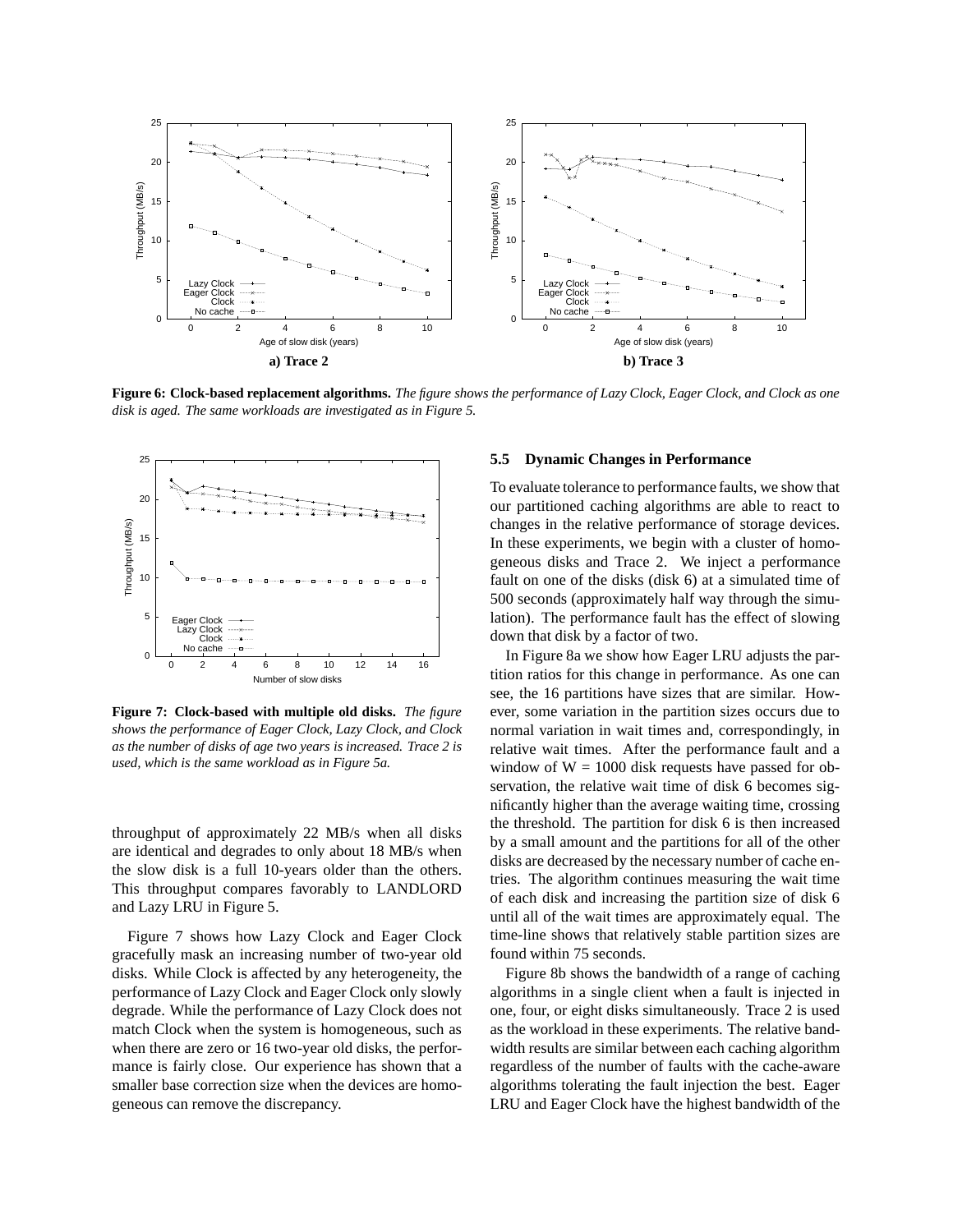

Figure 8: Performance with dynamic faults. The graphs in this figure show the results of injecting a performance fault that slows the disk by a factor of two into an initially homogeneous disk cluster. The fault is injected 500 seconds into the experiment. In graph A, the performance fault occurs on a single disk, and the graph shows the partition sizes chosen by the Eager LRU algorithm. Graph B shows the throughput of the disk cluster when the fault occurs on one, four, and eight disks on a range of caching algorithms. In *all cases, Trace 2 was used.*

cost-aware algorithms.

## **5.6 Real-World Performance**

We conclude our experiments with an examination of our partitioned algorithms on a web workload. As the web server received a modest number of requests, this trace is shorter than our synthetic traces. Our partitioned algorithms are partially penalized by the shortness of the trace as they first need to move the partition sizes from an initial state. Similar to other experiments, we only investigate the aging of a single disk.

The results are shown in Figure 9. As expected, the cost-oblivious algorithms show a sharp drop off in performance as the age of the slow disk increases. LRU's performance falls to 10% of its peak performance over the age range and, for a more realistic range, falls nearly 48% when aged from zero to four years old. Clock shows a similar performance decline.

Similar to previous experiments, the adaptive algorithms show more robust performance. Over the range of slow disk ages, the performance of Eager LRU and Lazy LRU degrades by 44%, whereas LANDLORD degrades by 28%. While it has a smaller percentage degradation, LANDLORD shows lower bandwidth when the disks are homogeneous than LRU, Eager LRU , and Lazy LRU. More specifically, LANDLORD has 90% of the performance of LRU.

Lazy LRU and Eager LRU have a hard time adapting to extreme heterogeneity with the Roselli workload. The bandwidth of Lazy LRU falls when the age of the slow disk reaches nine years old and then increases as the disk further ages to ten years old. The anomalous behavior is due to poor page allocation between partitions. Since lazy partitioning is implemented using an inverse lottery, which makes probabilistic guarantees about proportions of the partitions, the observations made during an epoch can become inaccurate, and thus, poor partition sizes are achieved. The use of the Roselli trace, which alternates between smaller reads and writes from the web server and substantially larger reads from the Postgres database, only exacerbates the problem.

Lazy Clock exhibits the same behavior as Lazy LRU in this experiment. However, the performance falls off a bit earlier. Lazy Clock suffers from the same probabilistic guarantee problem as Lazy LRU. The performance of Eager Clock is more robust than Lazy Clock over the range of slow disk ages and is similar to Eager LRU.

## **6 Related Work**

Work on cost-aware caching has occurred in the web cache and database communities. The web cache community has extensively studied cost-aware caching [10, 17, 18, 27, 38], with the addition of document size included in many of their algorithms. The web caching work differs from storage-aware caching in several ways. First, performance in the wide area varies much more than is common for storage systems. Second, web caching often uses whole document caching, which differs from fixed-size blocks used in storage systems. Finally, in web caching, the replacement cost of one web page is not strongly correlated with the replacement costs of other pages.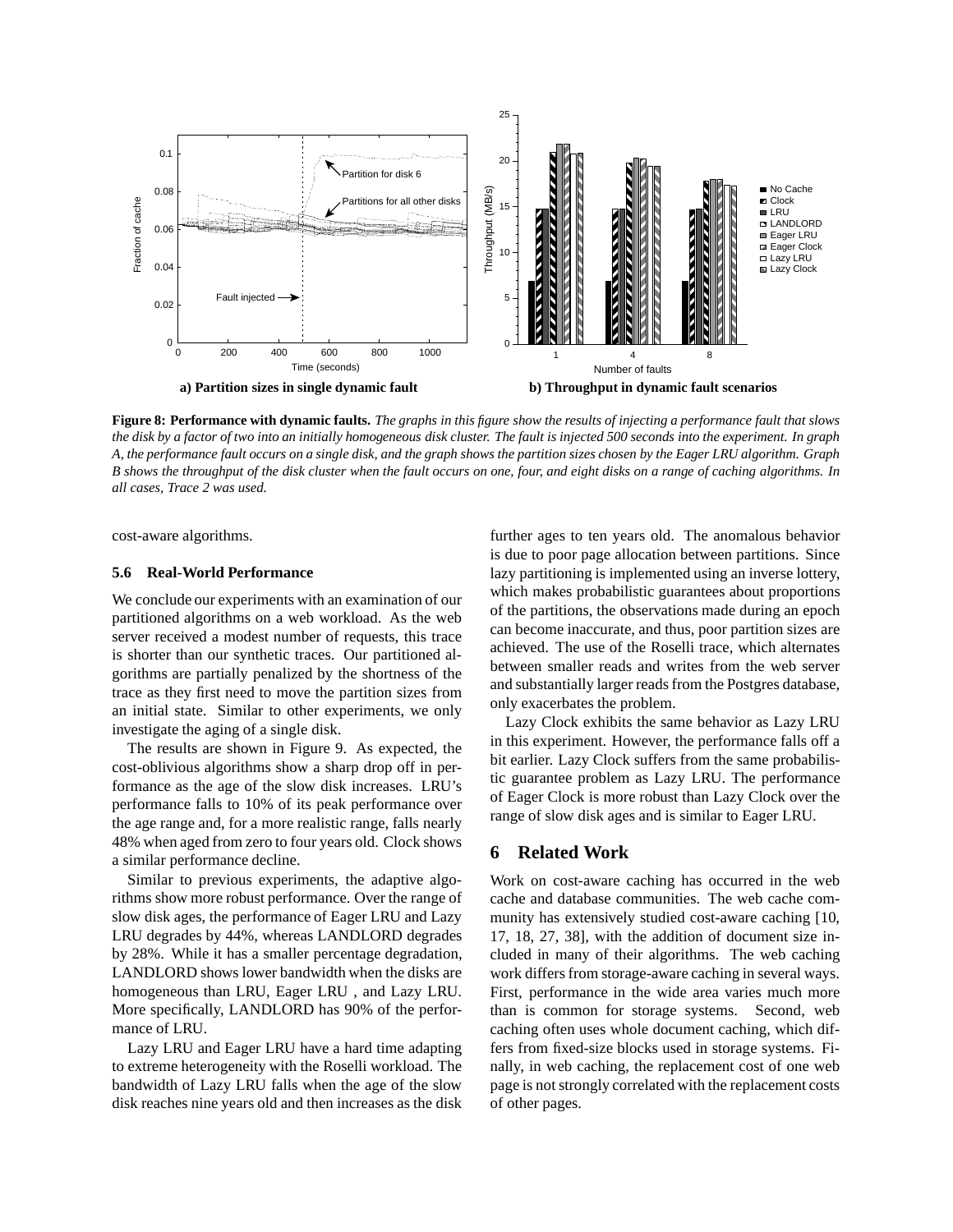

Figure 9: Web server workload. This figure shows the performance of LRU- and Clock-based algorithms when run on a file system trace of a web server providing art images. Graph A shows the results of the LRU-based algorithms. Clock-based algorithms are *in Graph B.*

Broadcast disks [1, 2] continuously deliver data to clients through an asymmetric link following a broadcast schedule that is best able to meet the client's needs. When a client's needs are not met by the broadcast schedule, the client cache strives to manage the cache contents to mask the non-ideal broadcast schedule. Using knowledge of the broadcast schedule and probability of access, the cache manages its contents using an algorithm that generalizes LRU. Storage-aware caching differs in two ways. First, while it partitions cache pages by device, broadcast disks use a page rather than a device granularity to track replacement costs. Second, broadcast disks assume an infrequently changing broadcast schedule, whereas storage-aware caching must react to frequent changes in workload and device performance.

Recently, researchers have studied allocation of pages between different classes in prefetching [9, 24, 35], compiler-controlled memory management [14], and resizeable file buffer caches [22]. In prefetching, page allocation occurs between applications [9] or hinted and unhinted I/O references [24, 35]. For compiler-controlled memory management, the compiler provides application memory usage information to operating system global replacement policies using hints, reintegrating elements of local page replacement into global page replacement. Finally, Nelson's work [22] on resizeable file buffer caches evaluates the tradeoff between file buffer caches and virtual memory when a system is loaded. The work in these three areas is closely related to our work but does not directly address storage device heterogeneity.

## **7 Future Work**

While storage-aware caching increases the storage system performance robustness by adapting to performance differences of devices, we see further areas of improvement and one new application domain, in addition to a study of a real implementation.

First, the partitioning algorithm presented has two significant limitations that more sophisticated and informed cost-benefit algorithms do not have. The limitations are a linear relationship assumption between cache size and hit rate and a reliance on proper values for window size, base increment amount, and threshold. The first limitation is evident if one considers access patterns with little locality or a working set larger than the cache. Intuitively, the algorithm should recognize instances where increasing the cache size does not decrease wait time.

Second, we believe a general framework for storageaware caching where existing cost-oblivious policies can manage individual partitions should be studied. A framework approach has modularity as its primary strength; existing non-cache aware policies such as LRU, Clock, MRU, and EELRU [32] can be used with minimal effort and changes.

Third, our work has concentrated on non-cooperative client caching. We believe the combination of cooperative caching and cost-aware caching will lead to better performance robustness, especially for disk arrays where individual cache sizes are small.

Fourth, storage-aware caching can be applied to lowpower environments. Storage-aware caching can be extended to include power as a retrieval cost. Thus, devices that are higher in power will likely be accessed less frequently and stay in low-power mode longer and more frequently.

Finally, since caching algorithms are affected by prefetching and layout decisions, we would like to explore the advantages and tradeoffs of integrated prefetch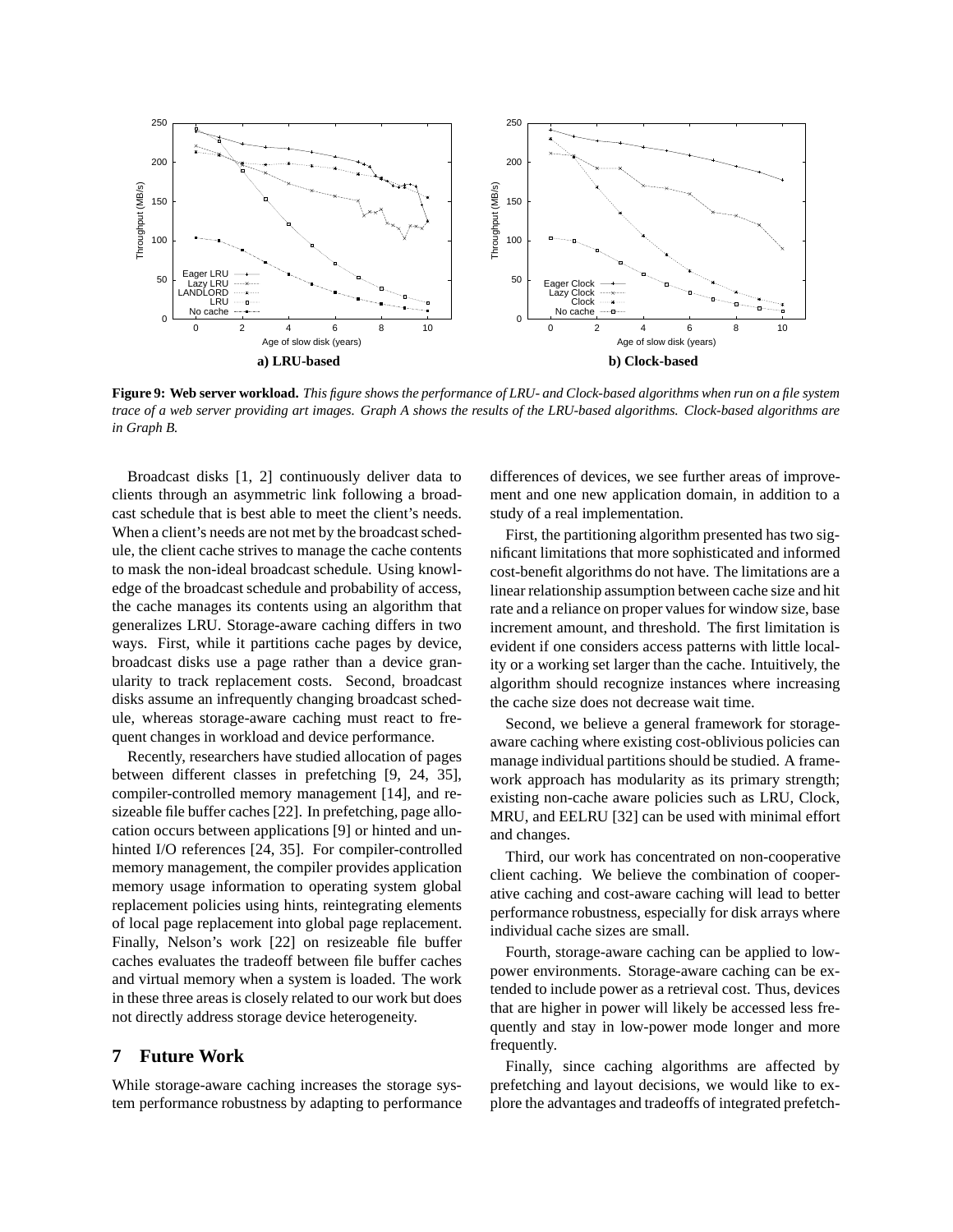ing, layout, and caching decisions, in light of device heterogeneity. Previous caching and prefetching work [9, 24] in homogeneous environments has shown the benefits of integration. We believe this benefit extends to heterogeneous environments.

## **8 Conclusions**

Given the diverse characteristics of modern storage devices, we believe the time is ripe to re-investigate caching algorithms. To optimize performance, the task of a costaware cache is to control which blocks are cached, such that the amount of work performed by each storage device is roughly equal. In this paper, we have presented a family of cost-aware caching algorithms that are based on the notion of explicitly partitioning the cache; the size of each partition is configured such that it directly corresponds to the relative cost and usefulness of the data in that partition. These approaches have two advantages. First, partitions are able to aggregate replacement-cost information across many entries in the cache, reducing the amount of information that must be tracked and allowing the most recent cost information to be used for all blocks from the same device. Second, and most importantly, a virtual partition approach can be easily implemented within the Clock replacement policy, increasing the likelihood of adoption in real systems.

## **Acknowledgments**

Comments from Jeff Chase, members of the Wisconsin Network Disks research group, including John Bent, Nathan Burnett, Timothy Denehy, Florentina I. Popovici, and Muthian Sivathanu, Shai Rubin, and anonymous reviewers improved the quality of this paper.

Several people made technical contributions to this paper. Florentina I. Popovici provided the IBM 9LZX disk profile information used in our simulations. Leslie Cheung wrote the layout code used in the Roselli trace experiments. Omer Zaki contributed to early versions of this work.

The Condor distributed execution system was used to run simulations. Members of the Condor project, especially Todd Tannenbaum, supported our use of Condor.

This work is sponsored by NSF CCR-0092840, CCR-0098274, ITR-0086044, and the Wisconsin Alumni Research Foundation.

## **References**

[1] S. Acharya, R. Alonso, M. J. Franklin, and S. B. Zdonik. Broadcast Disks: Data Management for Asymmetric Communications Environments. In *Proceedings of the 1995 ACM SIGMOD International Conference on Management of Data, San Jose, CA, May 22-25, 1995*, pages 199–210. ACM Press, 1995.

- [2] S. Acharya, M. J. Franklin, and S. B. Zdonik. Disseminationbased Data Delivery Using Broadcast Disks. *IEEE Personal Communications*, 2(6), December 1995.
- [3] A. Alexandrov, M. F. Ionescu, K. E. Schauser, and C. Scheiman. LogGP: Incorporating Long Messages into the LogP Model - One Step Closer Towards a Realistic Model for Parallel Computation. In *Papers of the 7th Annual ACM symposium on Parallel Algorithms and Architectures, Santa Barbara, CA, June 24 - 26, 1995*, pages 95–105. ACM Press, 1995.
- [4] Apple Computer Corporation. iDisk. http://itools.mac.com.
- [5] A. C. Arpaci-Dusseau, R. H. Arpaci-Dusseau, J. Bent, B. Forney, S. Muthukrishnan, F. Popovici, and O. Zaki. Manageable Storage via Adaptation in WiND. In *Proceedings of IEEE Int'l Symposium on Cluster Computing and the Grid (CCGrid' 2001)*, pages 169–177, May 15-18 2001.
- [6] R. H. Arpaci-Dusseau and A. C. Arpaci-Dusseau. Fail-Stutter Fault Tolerance. In *Workshop on Hot Topics in Operating Systems (HotOS 8)*, Schloss Elmau, Germany, May 2001.
- [7] O. Babaoglu and W. Joy. Converting a Swap-Based System to do Paging in an Architecture lacking Page-Referenced Bits. In *Proceedings of the 8th ACM Symposium on Operating System Principles*, pages 78–86, Pacific Grove, CA, December 1981.
- [8] J. L. Bertoni. Understanding Solaris Filesystems and Paging. Technical Report TR-98-55, Sun Microsystems, 1998.
- [9] P. Cao, E. W. Felten, A. R. Karlin, and K. Li. Implementation and Performance of Integrated Application-Controlled File Caching, Prefetching, and Disk Scheduling. *ACM Transactions on Computer Systems*, 14(4):311–343, November 1996.
- [10] P. Cao and S. Irani. Cost-Aware WWW Proxy Caching Algorithms. In *USENIX Symposium on Internet Technologies and Systems Proceedings, Monterey, California, December 8–11, 1997*, pages 193–206, Berkeley, CA, USA, 1997.
- [11] L. R. Carley, G. R. Ganger, and D. F. Nagle. MEMS-based Integrated-Circuit Mass-Storage Systems. *Communications of the ACM*, 43(11):72–80, November 2000.
- [12] M. Chrobak, H. Karloff, T. Payne, and S. Vishwanathan. New Results on Server Problems. In *Proceedings of the 1st Annual ACM-SIAM Symposium on Discrete Algorithms (SODA '90)*, pages 291–300, San Francisco, CA, USA, January 1990.
- [13] T. Cortes and J. Labarta. Extending Heterogeneity to RAID level 5. In *Proceedings of the 2001 USENIX Annual Technical Conference*, Boston, MA, June 2001.
- [14] A. Demke Brown and T. C. Mowry. Taming the Memory Hogs: Using Compiler-Inserted Releases to Manage Physical Memory Intelligently. In *Proceedings of the 4th Symposium on Operating Systems Design and Implementation (OSDI-00)*, pages 31– 44, Berkeley, CA, October 23–25 2000.
- [15] E. Grochowski. IBM Leadership in Disk Storage Technology. IBM Corporation, 2000.
- [16] J. H. Howard, M. L. Kazar, S. G. Menees, D. A. Nichols, M. Satyanarayanan, R. N. Sidebotham, and M. J. West. Scale and Performance in a Distributed File System. *ACM Transactions of Computer Systems*, 6(1):51–81, February 1988.
- [17] S. Jin and A. Bestavros. Popularity-Aware GreedyDual-Size Algorithms for Web Access. In *Proceedings of the 20th International Conference on Distributed Computing Systems (ICDCS)*, April 2000.
- [18] T. Kelly, Y. M. Chan, S. Jamin, and J. K. MacKie-Mason. Biased Replacement Policies for Web Caches: Differential Quality-of-Service and Aggregate User Value. In *Fourth International Web Caching Workshop, San Diego, California, 31 March - 2 April 1999*, 1999.